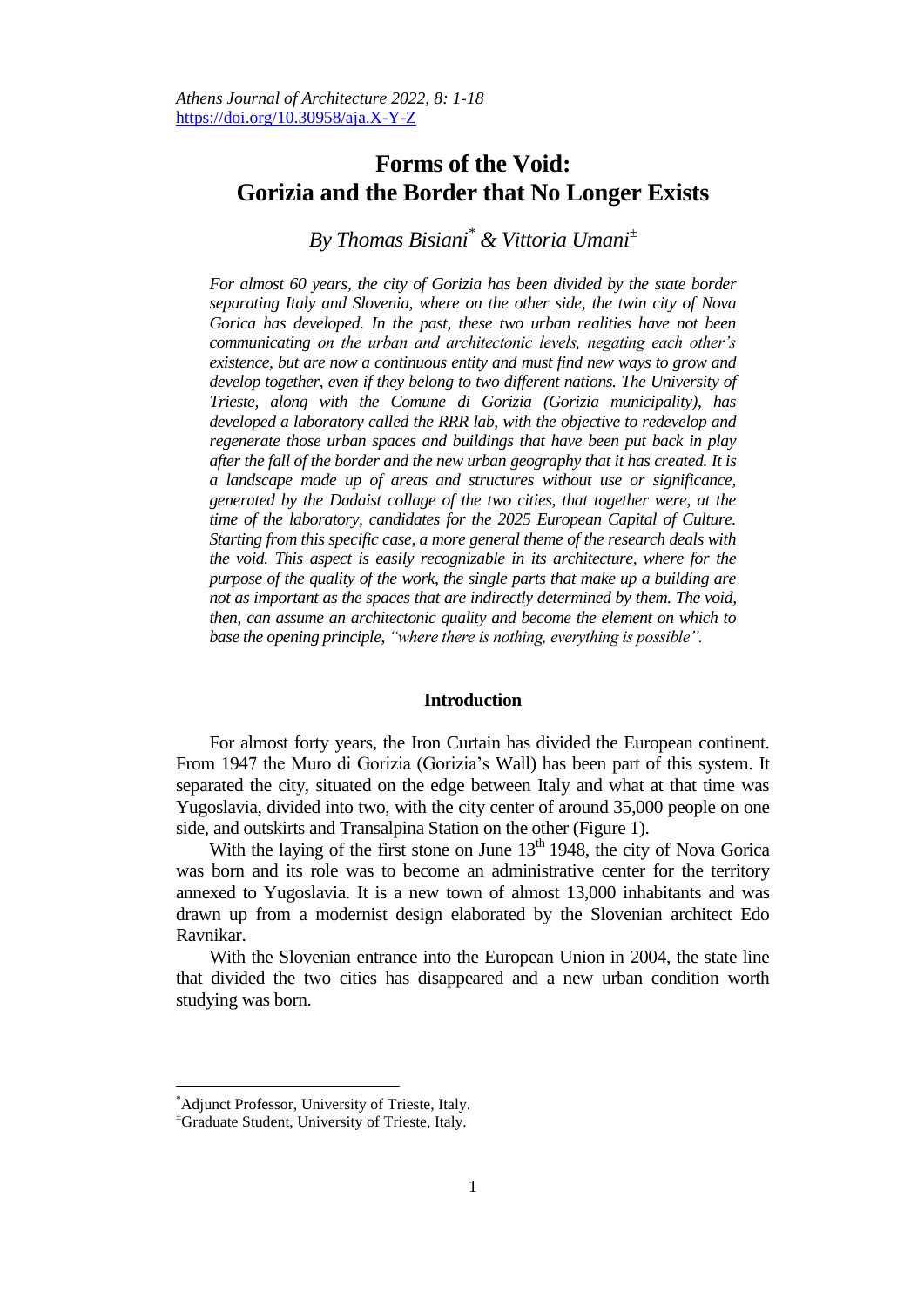

**Figure 1.** *Gorizia and Nova Gorica*

 $\overline{a}$ 

It is not an isolated case; the Iron Curtain had developed over 12,500 km from the Baltic Sea to the north, all the way to the Black Sea in the south. Starting from 1990 this border area, which was actually just an empty strip of land, has gone from impenetrable to a permeable edge, and instead of dividing, it has begun to connect different realities.

What are the theoretic and disciplinary basis needed in order to study this special condition?

The Iron Curtain today has drawn up a new system, the European Green Belt, a green infrastructure of continental scale where nature has taken over and reappropriated these areas previously neglected by men.

An initial investigation made for the environmental and landscape sciences can already spark interesting ideas before concentrating on the specific aspects linked to the architectonic spaces and the urban dimension.

Edge lines interpreted as limitations along the Iron Curtain don't exist anymore or are progressively disappearing; these spaces are being replaced by other, more ambiguous, forms of spaces.

The biologist Stephen Jay Gould has based his research on indeterminism as a premise to the majority of innovative biologic processes. <sup>1</sup> Gould distinguishes within the natural ecologies two types of edges: limits and borders. The limit is where things end; the border is where different groups interact.

On the borders, the organisms become more interactive because of the meeting with different species and physical conditions. This is a concept also

<sup>1.</sup> S. J. Gould, *The Panda's Thumb* (New York: WW Norton & Company, 1980).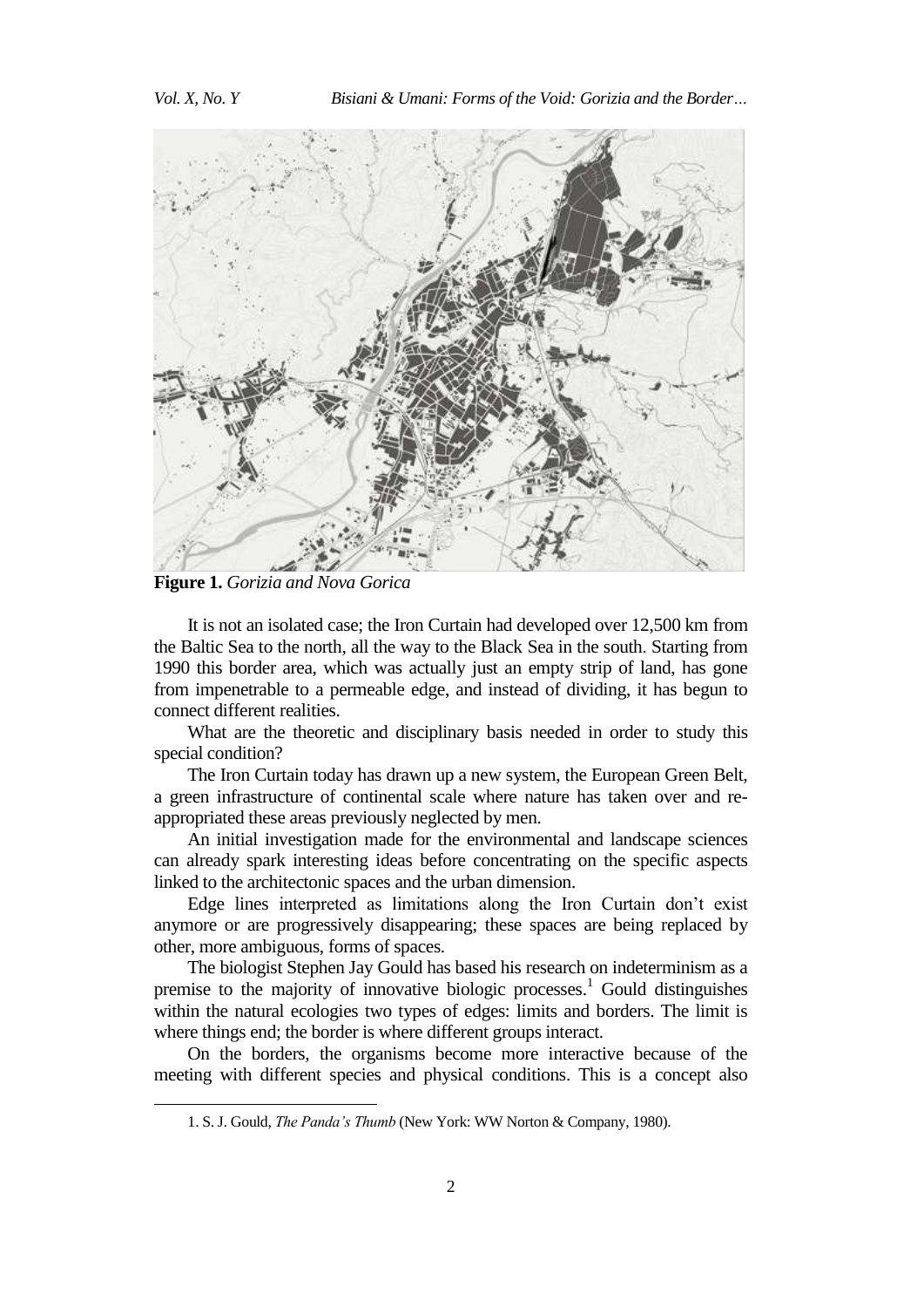expressed by Gilles Clément in the *Third Landscape* <sup>2</sup> where he recognizes the margins abandoned by men as residues that form groups of rich biologic diversity. Typical examples include all the resulting spaces directly linked to the organization of the territory and also, but not exclusively, the edges, portions of territory, and in some undetermined cases, on the limit of national states.

These marginal spaces also correspond to edges of infrastructure or rivers, to borders of fields, to residues of planned areas. They are not only natural places to protect the environment, these are places marked by imperfections, where evolution and development, not only biological, can be accelerated. They are places where the mixture between heterogeneous elements can be more frequent, where the imbalances can be emphasized, and where indecision rules (at the beginning). They are sites that do not completely belong to the city nor to the natural environment.

These analogies of biologic and environmental nature tell us that the areas on the edge, of any kind, can be the most stimulating from the design point of view, and for this reason must be investigated in order to understand their potential and development. This is where the use of the architectural design artifice can slow or accelerate the evolution processes of the city, knowingly orienting the transformation.

The first part of the following study is an analysis of the relationship between built objects and surrounding emptiness, a reconstruction of a disciplinary and theorical image in order to individuate some architectonic strategies, functional to the operative interventions on these edge urban areas, which are empty, abandoned and marginal, not only geographically.

Starting from this image, in the scope of the didactic laboratory RRR lab, seven projects have been developed. The results, commented and then organized into two categories, have allowed for the development of some final considerations on possible intervention strategies in these particular disused urban areas.

#### **Literature Review**

There are two main types of spatial structures: the space made up from the contraposition of architectonic objects that look to one another but are separated by vast voids, and from the opposite condition, where the shape of the established volumes is not autonomous but is determined by the empty space that is subtracted or dug from a built fabric, understood as homogeneous.

It is the classic contraposition between fullness and void traceable to the models of the Greek Acropolis<sup>3</sup> and of the Roman Forum.<sup>4</sup> Starting from these two extremes, it is possible to develop an infinite series of possibilities.

In 1748, Giovanni Battista Nolli designs the *Nuova pianta di Roma* (the new Plan of Rome), where the void is not only represented for the first time as a structural element of urban space, but the logic of the two spatial structures start to

3

<sup>2.</sup> G. Clément, *Manifesto del Terzo Paesaggio* (Macerata: Quodlibet, 2018).

<sup>3.</sup> K. A. Doxiadis, *Architectural Space in Ancient Greece* (Cambridge, Mass.: The MIT Press, 1972).

<sup>4.</sup> G. Corbellini, *Grande e Veloce* (Roma: Officina Edizioni, 2000).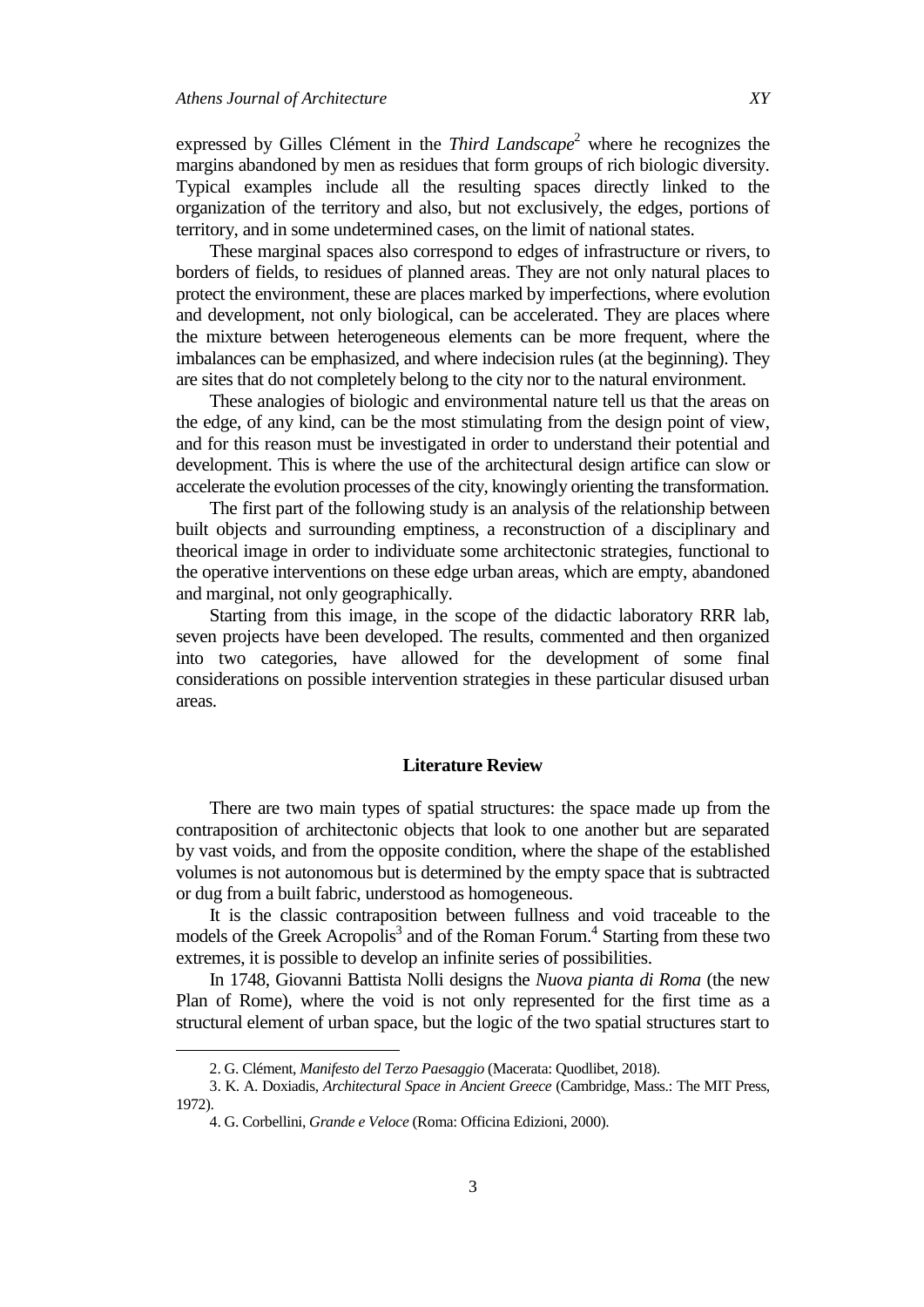become a hybrid. The reading of the city through a sequence of "empty" spaces brings Nolli to represent the streets and squares in continuity with the large internal spaces of the churches and major Roman palaces, while the rest of the built fabric becomes an indistinctive mass of edifices. The derivate is a fabric with porous margins, where the difference between the void of the outdoors and the indoor space of some buildings is continuous.

A few years later, *Campo Marzio* by Giovanni Battista Piranesi is understood as an assembly of fragments extracted from the typological repertoires of the antiquity, creating a short circuit between these two originating spatial structures as a demonstration of the possibilities of evolution of these two concepts.

In the iconography of *Campii Martii*, in fact, the ancient models, taken singularly as recognizable and identifiable objects and through their specific geometries and the internal composite logics, also determine the rules of their over-all assembly to the point of constituting a continuous and homogeneous fabric that contradicts the originating identity and uniqueness of every single manufacture.

The modernist movement of the  $20<sup>th</sup>$  century, in its dogmatic and ideologic declinations, will recognize both models. The first will birth the concept for which buildings generate, in analogy with the principle on the relationship between figure/background of the artistic compositions and the empty spaces around them; for example, in the case of the project for the competition of the Soviet building by Le Corbusier.<sup>5</sup>

The second model will find application in the isotropic and homogenous grids that regulate and dimension the space within which the architectonic objects are systematically repeated or are adequate formally; for example, Ville Radieuse also by Le Corbusier.<sup>6</sup>

In 1960, Kevin Lynch publishes *The Image of the City*,<sup>7</sup> a different approach of perceptive character, to question the spatial models that put the observer and the mental image of the urban space at the center of reasoning, with particular attention to the architecture of movement, a new parameter that characterizes the modern space.

Lynch recognizes five elements that concur to define the mental image of the cities, the landmarks and the districts refer to two originating spatial structures; to these, edges, paths and nodes are added. They are all elements of linear characteristics—in some cases closer to the world of infrastructure than that of architecture—with which our cities were being developed in those years. In particular, the edges are elements that the observer perceives as linear interruptions of continuity, elements of separation between areas, zones, contexts, like riverbeds, railway paths, urban walls, rows of trees, limits of districts.

The paths are the "passageways", the different "fluxes" along which the observer moves (habitually or occasionally). For many individuals, the paths are the prominent elements of the personal urban image (structural elements), streets,

<sup>5.</sup> Ibid.

<sup>6.</sup> M. Gandelsonas, M. *X-Urbanism: Architecture and the American City* (New York: Princeton University Press, 1999).

<sup>7.</sup> K. Lynch, *The Image of the City* (Cambridge, Mass.: The MIT Press, 1960).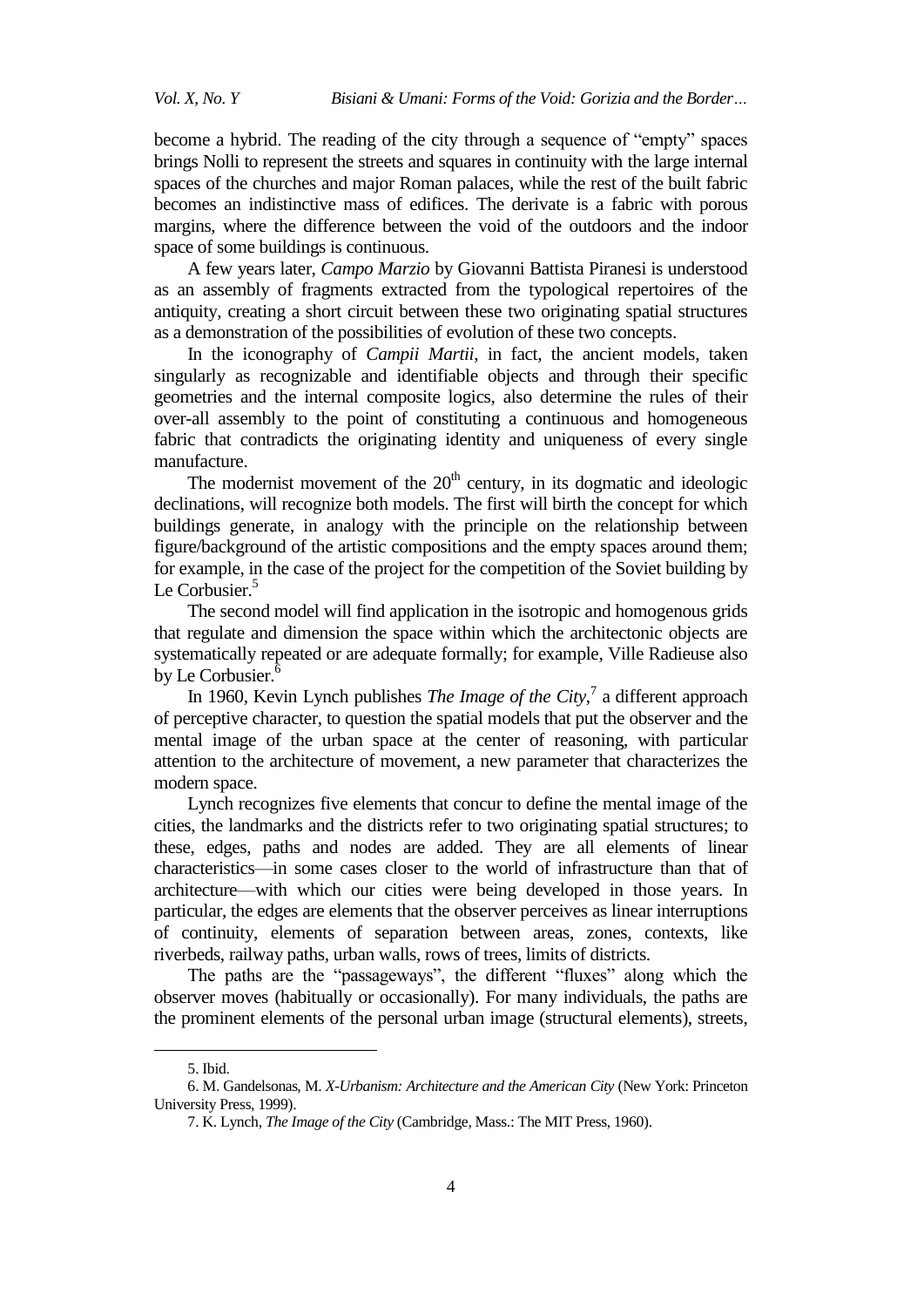pedestrian ways, water ways, lines of public transportation. People observe cities moving along them, relating its image to the routes utilized through sequences and narrations. The ends of the paths are the nodes, punctual places from which and toward which the observer moves.

On the architectonic value of linear infrastructure, contemporary or ancient, Costantino Dardi<sup>8</sup> also goes back to the same aspects, when he talks about the Roman aqueduct, the Great Wall of China, the Maginot line or Le Corbusier's Plan Obus for Algiers and how they assume, on the landscape, a specific role as distinguishing elements, division thresholds, rupture lines and so, based on the paradoxical ambiguity between background/figure, even as in meeting places, relation spaces and suture lines.

In *Die Stadt in der Stadt. Berlin: ein grünen Archipel*<sup>9</sup> Oswald Mathias Unger and Rem Koolhaas propose an urban and special structure formed of large parts, a city archipelago of coherent and recognizable architectonic units, isolated in a large green connective element. The question of dimension comes to play, the architectonic objects are being substituted by larger and more complex elements where entire parts of urban fabric are disconnected and isolated.

At the same time, in *Collage City*, <sup>10</sup> Colin Rowe and Fred Koetter develop a new and creative vision of a city, linked to the poetic of the fragment. The book cover, from this point of view, is significative; it shows the plan of Wiesbaden in Germany where the two special models are juxtaposed: the compact historic city and the modern one, made up of groups of isolated buildings.

Through reading the urban form as a collage or as a collection of fragments, Rowe overcomes both the logic of the classic models and the modernist inventions, allowing access to a vast repertoire of architectonic figures as base materials for design, regardless of their historic or ideologic collocation. At the same time as Colin Rowe's studies, in 1978 twelve internationally-acclaimed architects including Rowe himself and Dardi, are invited to participate to the project *Roma Interrotta* (Interrupted Rome).

Two-thousand-fifty years after Nolli's *Nuova Pianta di Roma* (New Plan of Rome), which is considered the last coherent urban plan of the city, it is taken as base for twelve design interventions, juxtaposed like a collage, through the manipulation of its urban fabric from the inside. The result is the image of an unreal city, fantastic and suggestive.<sup>11</sup>

Rem Koolhaas with *Urbanisme: Imaginer le Néant* (Imagine the Nothingness)<sup>12</sup> starts to describe a new approach to the structuring of space. The starting concept is the unequivocal: where there is void, every design option is possible. This vision

<sup>8.</sup> C. Dardi, *Semplice, Lineare, Complesso* (Roma: Edizioni Kappa, 1987).

<sup>9.</sup> O. M. Ungers, R. Koolhaas, P. Riemann, H. Kollhoff., and A. Ovaska, *The City in the City. Berlin: a Green Archipelago* (Zurich: Lars Muller Publisher, 1977).

<sup>10.</sup> C. Rowe, and F. Koetter, *Collage City* (Cambridge, Mass.: The MIT Press, 1978).

<sup>11.</sup> P. Sartogo, "Il Progetto," in *Roma Interrotta. Dodici interventi sulla Pianta di Roma del Nolli* (Roma: Johan & Levi Editore, 2014).

<sup>12.</sup> R. Koolhaas, "Immaginare il Nulla," in *Oma. Rem Koolhaas* (Milano: Electa, 1991).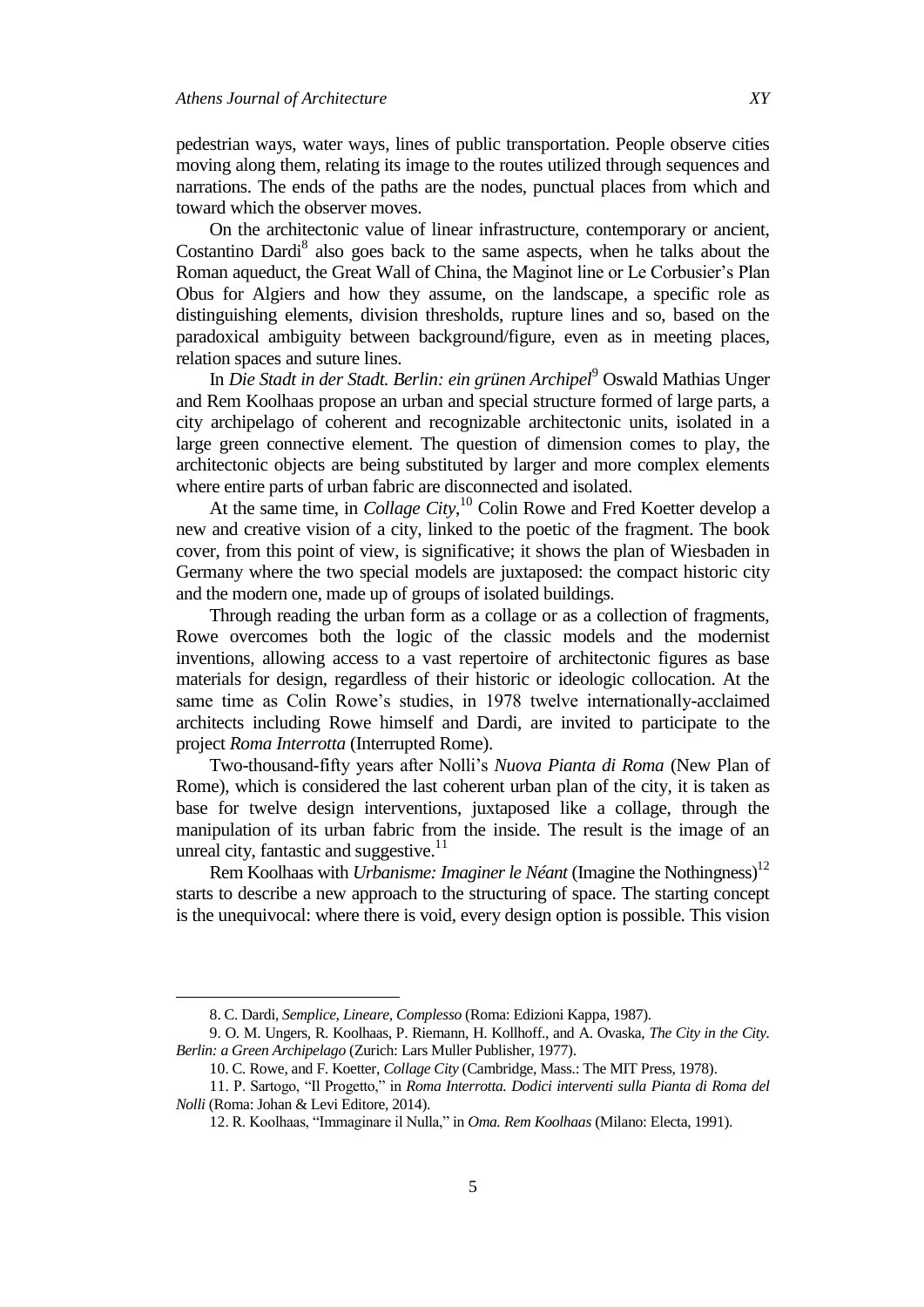$\overline{a}$ 

is very closely related to the oriental one<sup>13</sup> that frees large quantities of creative energy and invites experimentation.

Starting from a disappointing misjudgment on the quality of the contemporary built fabric and the incapacity to be incisive with architectonic projects, in 1987 Koolhaas develops a plan for La Ville Nouvelle Melun Sénart, formally defining only a system of great linear voids, the only elements worth preserving, and on which to invest design resources, abandoning the surrounding built fabric to its doom.

According to Ludovico Romagni, $<sup>14</sup>$  mankind has always used existing parts in</sup> order to repurpose them into new forms. The artistic technique of the collage, similar to music being remixed, is based on this principle. These techniques, like assembly, montage and juxtaposition, require a possibly painful concept: the selection of the necessary parts to the new composition requires a sacrifice, the destruction of the original.

These recovered parts, usually leftover, hold their own origin, a past that makes them recognizable. In any case, this past cannot be completely recovered, the attempt to preserve memory always results in a selection of fragmentation and modification.

In architecture, the presence of unaccomplished, interrupted or abandoned areas push us to rethink the manipulation devices of the existing, besides the typical categories of restoration and renovation. In *Remix Theory*, <sup>15</sup> Eduardo Navas individuates four categories, four actions to manipulate the existing.

The first category is the extension of the original, by punctual manipulations in its growing areas. The second is to subtract or to add elements with the objective of culminating the originative element, integrating new functions or removing crisis elements, without losing overall recognizability of the base object. Deconstruction is the third; disassembly of the significative parts and re-composition of the same in a new organism, giving up on the maintenance of all the other parts. Last is regeneration, which is a selection of the existing elements based on their functionality, and a re-composition with the loss of any link to the origin. This logic acquires value if applied circularly, a dynamic form in continuous evolution.

A final study on specific themes and references of authors that have studied the area of the Italian-Slovenian border, and in particular of Gorizia and Nova Gorica, of the cross-border concept as space and as separation of space, as a bridge where cross connections become layers of a border spatial concept.<sup>16</sup>

Piero Zanini $17$  reconstructs a complete path for the meaning of the border. From the initial trace, from the furrow dug in the ground to recognize what is

<sup>13.</sup> G. Pasqualotto, *Estetica del Vuoto. Arte E Mediazione nelle Culture d'Oriente* (Venezia: Marsilio, 1992).

<sup>14.</sup> L. Romagni, "Remix," in *Recycled Theory: Illustrated Dictionary* (Macerata: Quodlibet, 2016).

<sup>15.</sup> E. Navas, *Remix Theory. The Aesthetics of Sampling* (New York: Springer Wein New York Press, 2012).

<sup>16.</sup> P. Gabrijelčič, *Internationalisation of the Border: The Place of Global Initiative. Development of Border Region in View of European Integration Efforts* (Borderlink\_Newsletter, 2004).

<sup>17.</sup> P. Zanini, *Significati del Confine* (Milano: Edizioni Scolastiche Bruno Mondadori, 1997).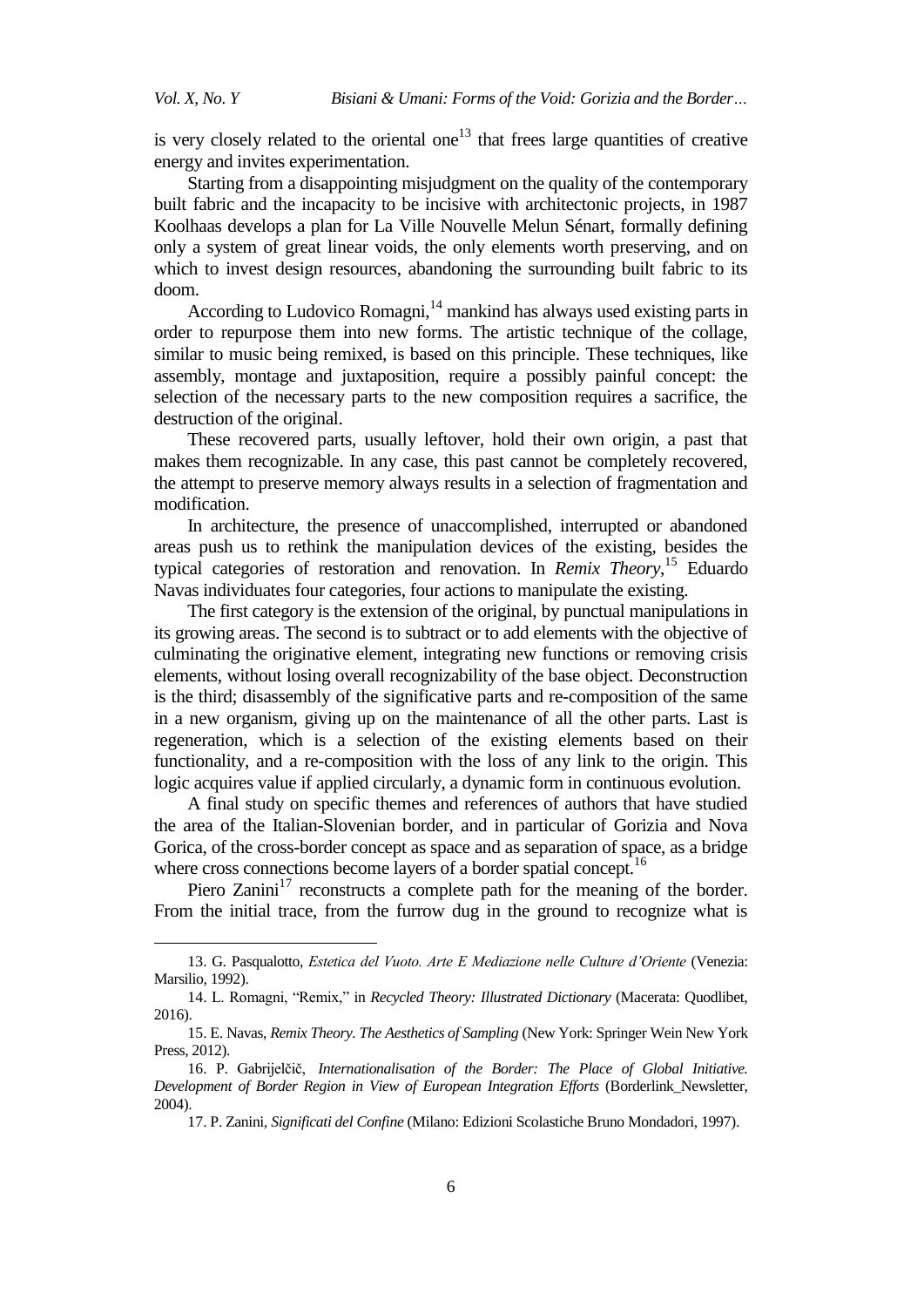$\overline{a}$ 

"inside" and what is "outside", a series of significant passages are identified. The

border can be understood as a clear, recognizable border, at which the contents expelled from space defined by the border itself, tend to accumulate, as they are considered extraneous to it. Where the border does not divide two contiguous, diverse but known spaces, they become frontier. It turns toward the unknown; it has an unstable character, it goes from a sharp edge to a wide margin with a depth, where "to give a place to differences". A third place is a threshold to be inhabited and constructed. Natural borders are a specific category in which mountain ranges or rivers are examples. Ideally impassable, they are activated as margins of exchange and meeting places as soon as they are "violated" by paths, passages, crossings. These original dimensions of the construction of borders today can generate a phenomenon that Zanini defines as "ecological borders", citing the cases of Mexico/United States and Gorizia/Nova Gorica borders, in correspondence with which, almost naturally, those parts of urban settlements accumulate, judged as most inopportune, unhealthy and harmful.

Similarly, Sara Basso<sup>18</sup> adds that the threshold represents the synthesis of the border construction process. However, this figure also refers to the idea of transition, of passage. It is the "in-between"; a sign in the space that separates and "tends towards" at the same time, a conceptualization that allows to think about the border as something that places two different realities in communication, an interface between two distinct universes. This shows the ability of the "spaces" between" to foster exchanges and encounters, assuming the role of "generators of innovation" of the identities that constitute them. The border can therefore be understood as a place of suspension, but also of the constructive and nonconflictual mixture of identities.

These disciplinary references have been the theoretical basis for the development of the design experimentation established as a didactic laboratory according to the methodology described in the next section.

## **Methodology**

The objective of the architectural design laboratory is to individuate and redesign strategic spaces of the city by intervening on the areas that need requalification or regeneration in order to reactivate life cycles through the redistribution of functions, resources and architectural fabrics not yet efficient, that is, individuating new solutions for deconstructed places, left without residual values.

As it is an integrated architectural design laboratory of architecture and of the built environment, other disciplinary modules are part of the curricula. Some include: Architectonic Composition, Advanced Survey Techniques and Plastic Modeling, Requalification of the Built Environment, Architecture of Big

<sup>18.</sup> S. Basso, *Nel confine. Riletture del Territorio Transfrontaliero Italo-Sloveno* (Trieste: EUT - Edizioni Università di Trieste, 2010).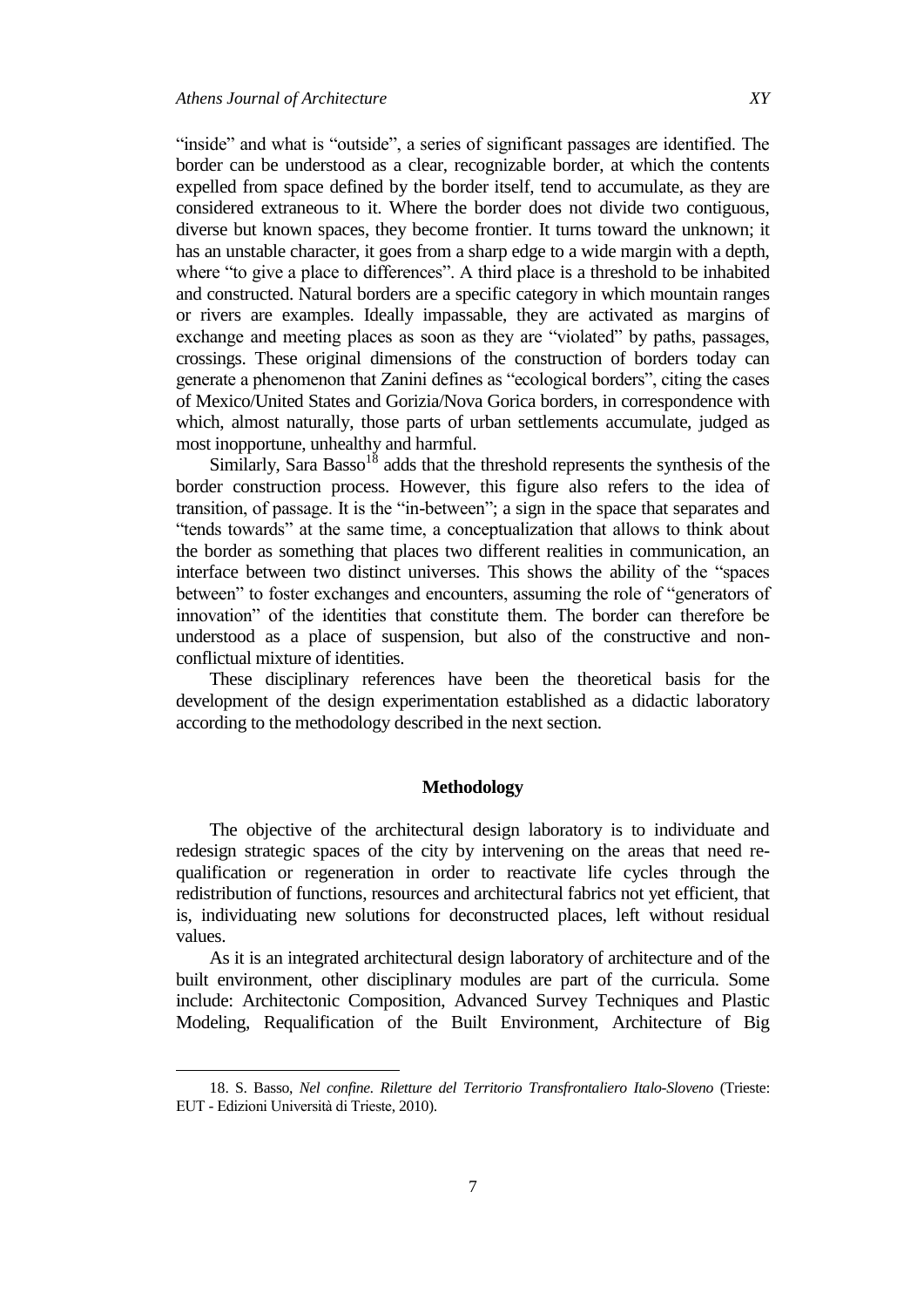Infrastructures and Infrastructural Complexes along with numerous seminaries and workshops, all taught by different professors.

The didactic activities have been divided into two semesters, the first is more lecture-based where the students experience a combination of multidisciplinary lessons and its focus is to provide a theoretical basis for the more hands-on approach of the second semester, the students are divided into small groups and are asked to propose a design solution to an area of their choosing. The two semesters have been further broken down into lectures, seminars and workshops.

The first exercise has been titled "Atlante". The titan Atlante, after the defeat of Cronus in the Theomachy has been obligated by Zeus to withstand the weight of the globe.

Because every project begins with the elaboration of information, it is at this stage that the students have been asked to begin to recognize the possible themes of the project they will be developing through the collection of useful examples and theoretical references for which they were instructed to create and organize a collection of materials. The assembly of this Atlas is the first act on which they will be sustaining their project. The Atlas will be constructed by the thematic collections of significative projects selected by the groups of students and the editorial and graphics aspects will be determined by a coordination group.

On the final day of the first seminary, a presentation will be organized, defined and directed by the coordination group where each group of students will present their collection of projects.

The second exercise, "Filling Voids", sees the void as a content, objective and design instrument. The students are asked to design the void between abstraction and figuration. The outcome will be a first theoretical-design "synthesis", an urban-architectonic morpheme, a pre-dimensioning and a first review of the functional program. Practically the students are expected to produce a model of the voids for each study area of Gorizia, highlighting the existing and design condition along with a general planimetry of the seven study areas of Gorizia/Nova Gorica showing where every project is located.

To mark the end of the first semester, the summary workshop "Laboratorio Gorizia: Masterplan" will be organized by the students. There is only one defined assignment: to elaborate a synthesis masterplan that foresees the overlap of Antonio Lasciac's 1913 plan for Gorizia and the seven new study areas developed, along with a critical selection of parts of the city added or removed after the First World War (Figure 2).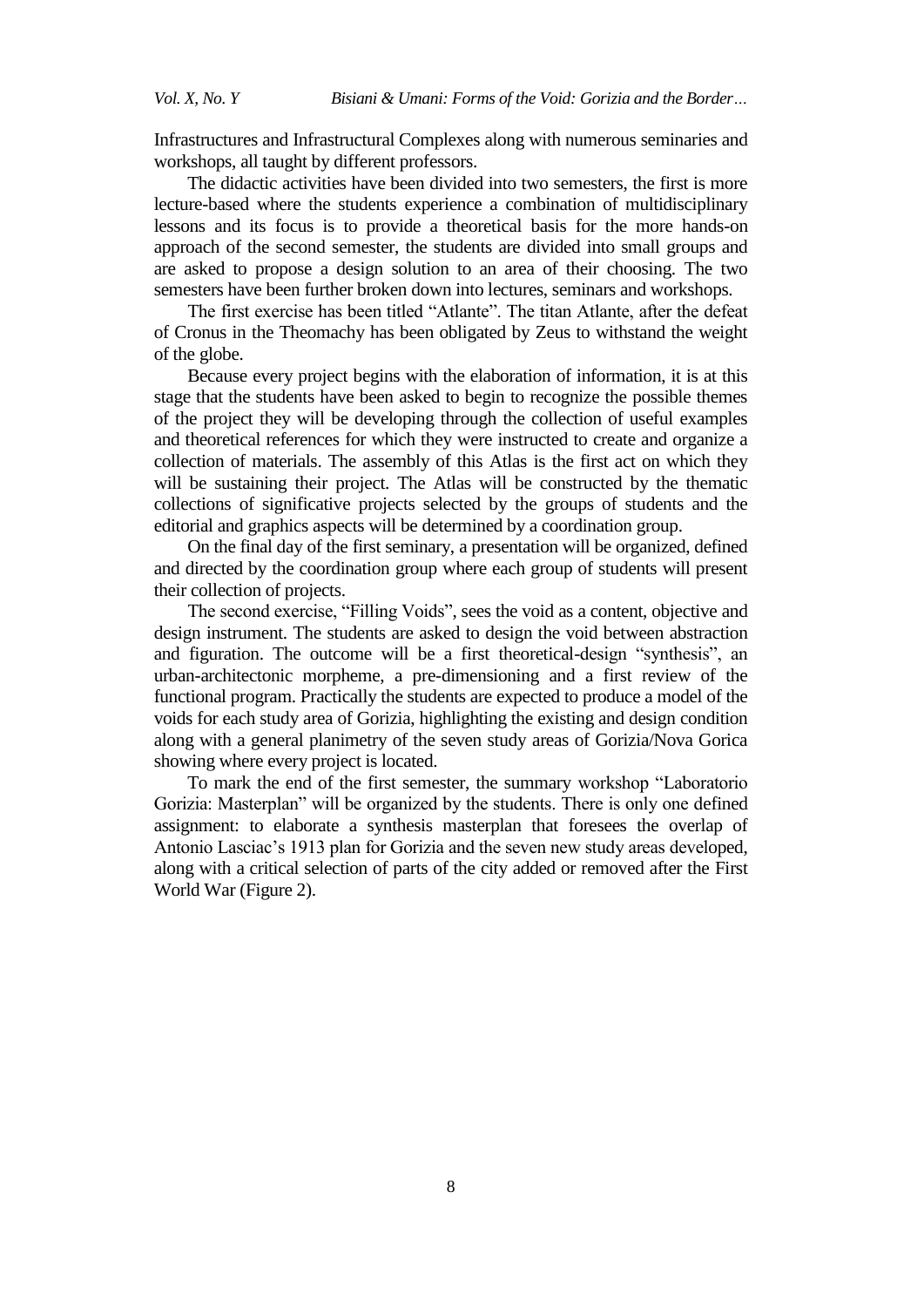

**Figure 2.** *Development of the Urban System of Gorizia in Three Phases, 1797, 1915 and 1947*

Note: The last phase includes the institution of the state line border and the foundation of the city of Nova Gorica to the North-East.

This way a new map will be developed, able to highlight the contact points, able to resolve interferences, able to recognize and make most of the shared elements, constructing a unified and coherent design, starting from the way each project area relates to its context. The students have set up one of the classrooms as an interactive "museum" where the materials from the previous seminars will also be shown, creating a coherent narration for the birth of each individual project while still maintaining a united image. The Comune di Gorizia (Municipality of Gorizia) was also invited to participate.

The second semester was highly characterized by the beginning of the pandemic and Italian lockdown from March 2020. As a consequence, all the activities planned underwent some changes in order to adapt the curricula to the impossibility of classroom work. Each group of students was asked to keep developing their project and each week an online group revision was held with all the students and all the teachers in order to guide each project in a good direction. At the end of the semester an online workshop was organized alternating lectures open to the public via streaming, working hours and revisions. On the final day, the students organized an online presentation of all seven projects. Sometime later the students were asked to represent their projects. After some minor adjustments, ―Outcomes‖, a one-day seminary was planned and would be evaluated as the final exam where the Comune di Gorizia was also invited.

# **Findings**

Here are the seven projects developed during the course of the laboratory: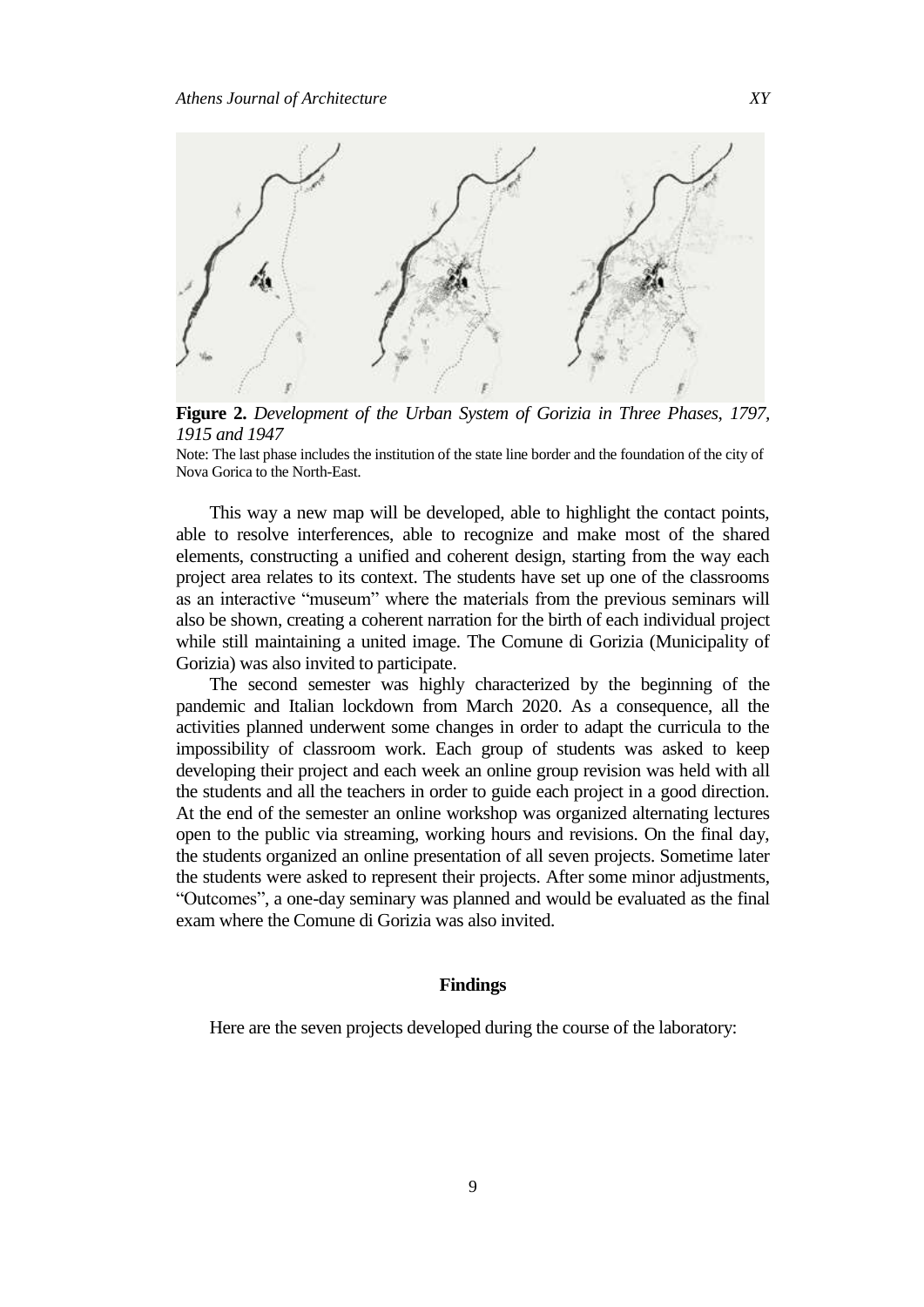### Group 1, Transport Interchange

The project is located where Gorizia's tram depot once was. It is infrastructurebased and connects the modern-day Italian railway station, the public transport system and the hospital. A pedestrian passageway directly connects the station with the building of the hospital along with a series of new constructions (Figure 3). These include car parking, bicycle parking and a hybrid building that hosts a series of services and facilities in support of travelers along with study and reading area dedicated to student commuters. The bicycle parking is designed as a ribbon with two levels and covered by a large canopy.



**Figure 3.** *Group 1, Transport Interchange, General Plan Source:* Elaboration by Collenz, M., Di Ferro, S., and Lauricella, L.

Group 2, Casa Rossa

The Casa Rossa project fills the large void of the forecourt of the old checkpoint, born as service to the Slovenian border crossing of Casa Rossa.

The new park is made of many open spaces and elements.

On one side, a large terracing along the hill of the university overlooking the state line, as a sort of land art piece that takes direct inspiration form the Cretto di Gibellina by Burri.

At the center, it is possible to see a large covered area dedicated to open air markets or other events.

The abandoned building of the Casa Rossa border breach is being monumentalized by a large slit that connects the two sides of the state line and it is transformed into a museum of itself (Figure 4).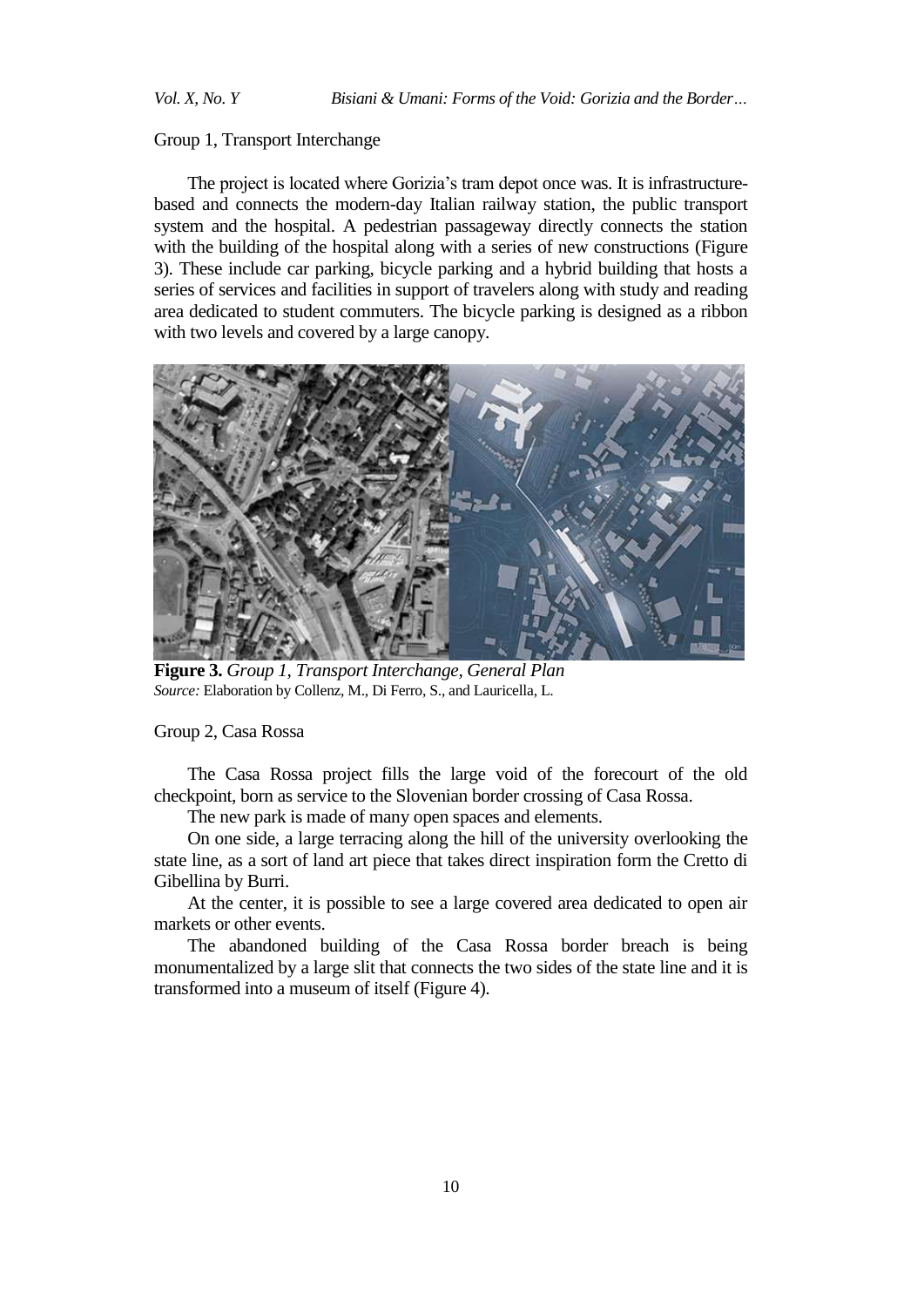

**Figure 4.** *Group 2, Casa Rossa, General Plan Source:* Elaboration by Barbiani, P., Ladrero, M., and Morgera, I.

The project is designed by slots and phases, adding a layer of feasibility where the construction stages have also been developed.

Group 3, Points, Lines And Volumes

Points, lines and volumes is the title of this project and is located on the Piazzale della Transalpina.

It takes into consideration the scenario of Gorizia/Nova Gorica as the European Culture Capital for 2025 which is why the infrastructure along the border line is constructed by functional architectural elements used as support for the events.

Useful connections are added, able to take the user across the two cities and all the way to Piazzale Transalpina (Figure 5).



**Figure 5.** *Group 3, Points, Lines and Volumes, General Plan Source:* Elaboration by De Conz, G., Lippiello, T., and Pigat, N.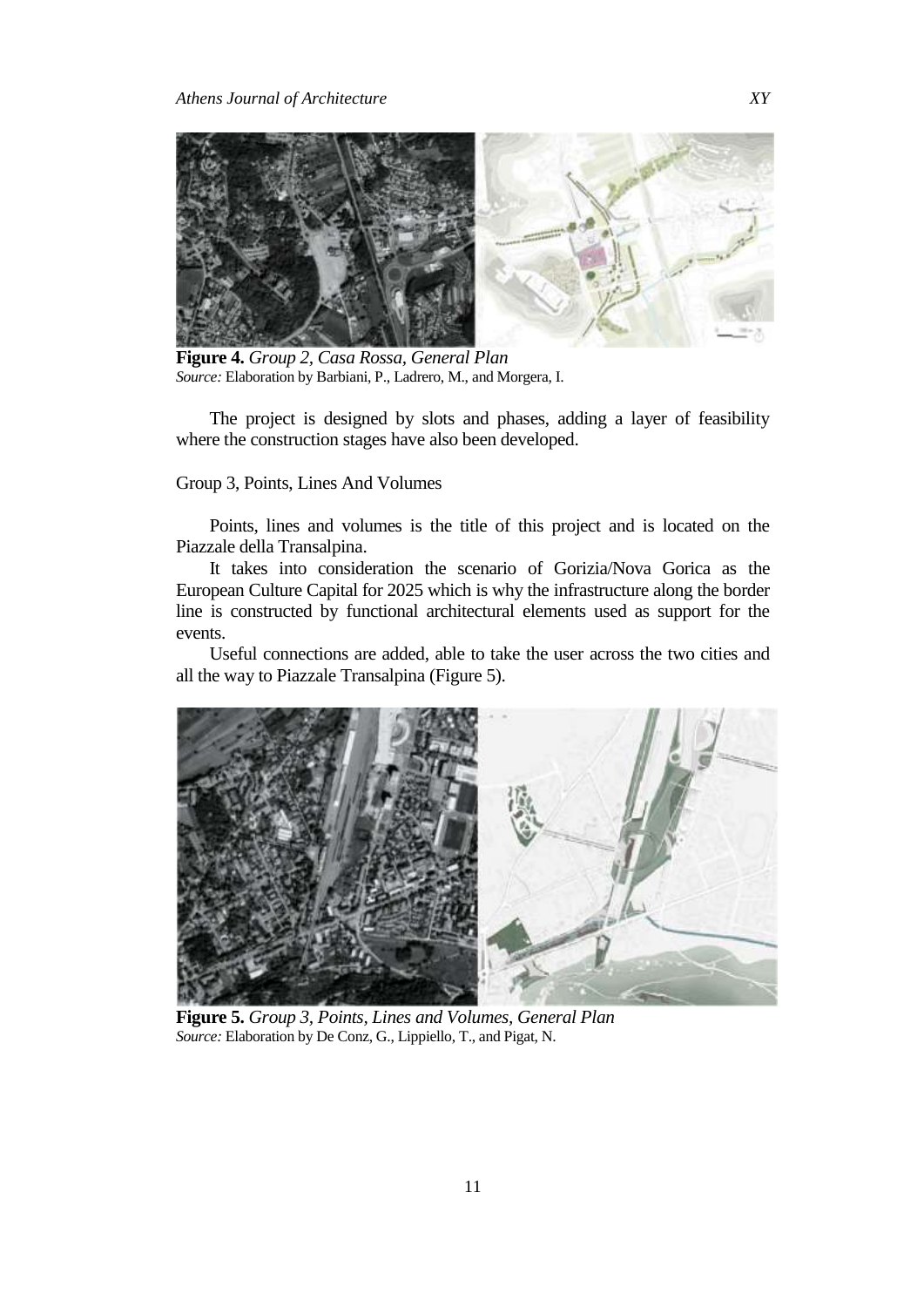These passageways are particularly symbolic as the Transalpina station is a place of great symbolism as it is a half Italian and half Slovenian square that physically connects the two cities.

It used to be a stop for the trainway line that connected Vienna to Trieste.

After the new border definition for both Slovenia and Italy, the Transalpina station itself remained on the Slovenian side while the Piazzale right in front of it is in Italy.

## Group 4, A New Boulevard

This project revolves around traces. It deals with a primary connection axis between the city of Gorizia and the access to the highway, that passes across the state line and reaches the capital of Slovenia, Ljubljana.

Besides its relationship with the highway, the area is intersected by the sediment of the railway and individualizes a series of areas, in-between these two traces that are underdeveloped. In particular, a large ex-military area that is now in the process of disposal (Figure 6).



**Figure 6.** *Group 4, A New Boulevard, General Plan Source:* Elaboration by D'Onofrio, L., Ridolfi, P., and Zei, G.

The project foresees a series of new architectonic interventions and, at the same time, a series of new open-air spaces and parks of different nature. Its objective is to overcome the limit of the railway tracks with pedestrian walkways and to redevelop these bands of unqualified terrain with the insertion of new buildings, characterized by a variety of uses, residential, commercial, and all the necessary facilities to serve both.

These spaces, bands, stripes, are in some cases very narrow and the project develops them as an opportunity to modulate their transversal section and create spaces of different qualities dedicated to traffic fluxes and pedestrians along with slow mobility, in order to transform them into linear parks.

#### Group 5, via Terza Armata

In correspondence of an empty area next to the state line, along with via Terza Armata, axis of commercial and industrial development in Gorizia, the project presents the hypothesis of the realization of a new commercial center integrated in the landscape (Figure 7).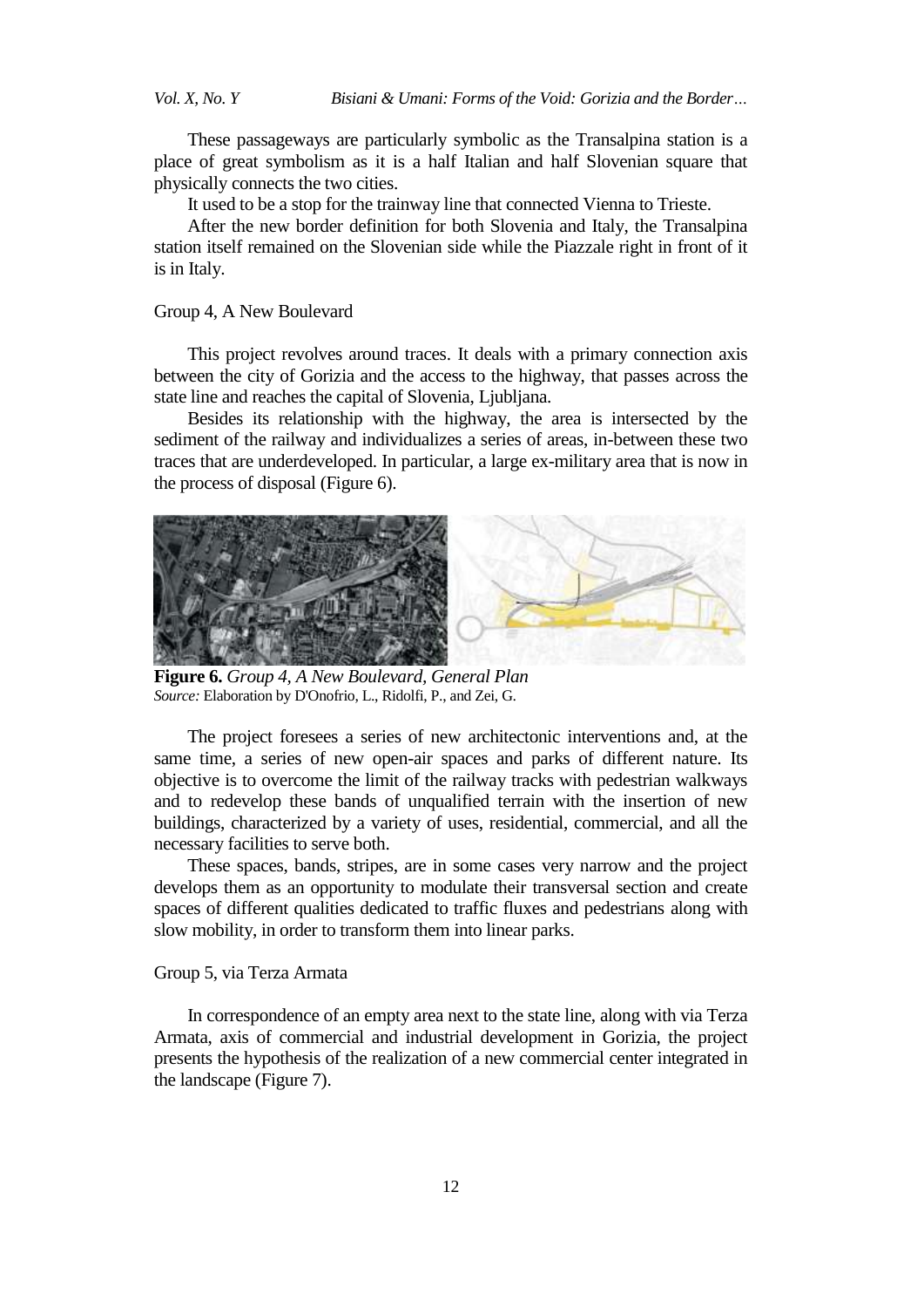

**Figure 7**. *Group 5, via Terza Armata, General Plan Source:* Elaboration by Brun, L., Tomasin, G., and Zotti, F.

A large commercial building that in a way reinterprets and respects the characteristic void of the area. The building is mainly developed underground, under an artificial hill that is at some point dug up by the central distribution devices of the building. It is almost invisible from the outside and it is only possible to see it once inside. The access to the building happens through a system of overhead pedestrian walkways that pass over the main roadways that arrive at the commercial center.

# Group 6, Vision of Equilibrium

Vision of equilibrium is developed over Gorizia's ex Fiera and next to one of the main traces of the territory, the Isonzo river.

This location is particularly symbolic because the river crosses the border and joins the territories of Slovenia and Italy. In this case the strategy is to rethink and redesign this area by creating a connection between an existing sports center and the Isonzo, interpreted as a privileged area for free time and sports.

The project foresees the development of a park that, through a system of passageways, physically connects the existing sports facilities with the river along with a series of buildings in order to enhance the sportive vocation of the area (Figure 8). The buildings host different uses: a sports hall for volleyball, a sports medic center, a rock-climbing gym, and a series of commercial activities in support. The project is presented as a large park with a series of emerging architectonic objects with a strong sculptural connotation. In this case as well, part of the project has been developed on a schedule in order to answer to the demands of the city administration, along with a program for the management and maintenance of the park.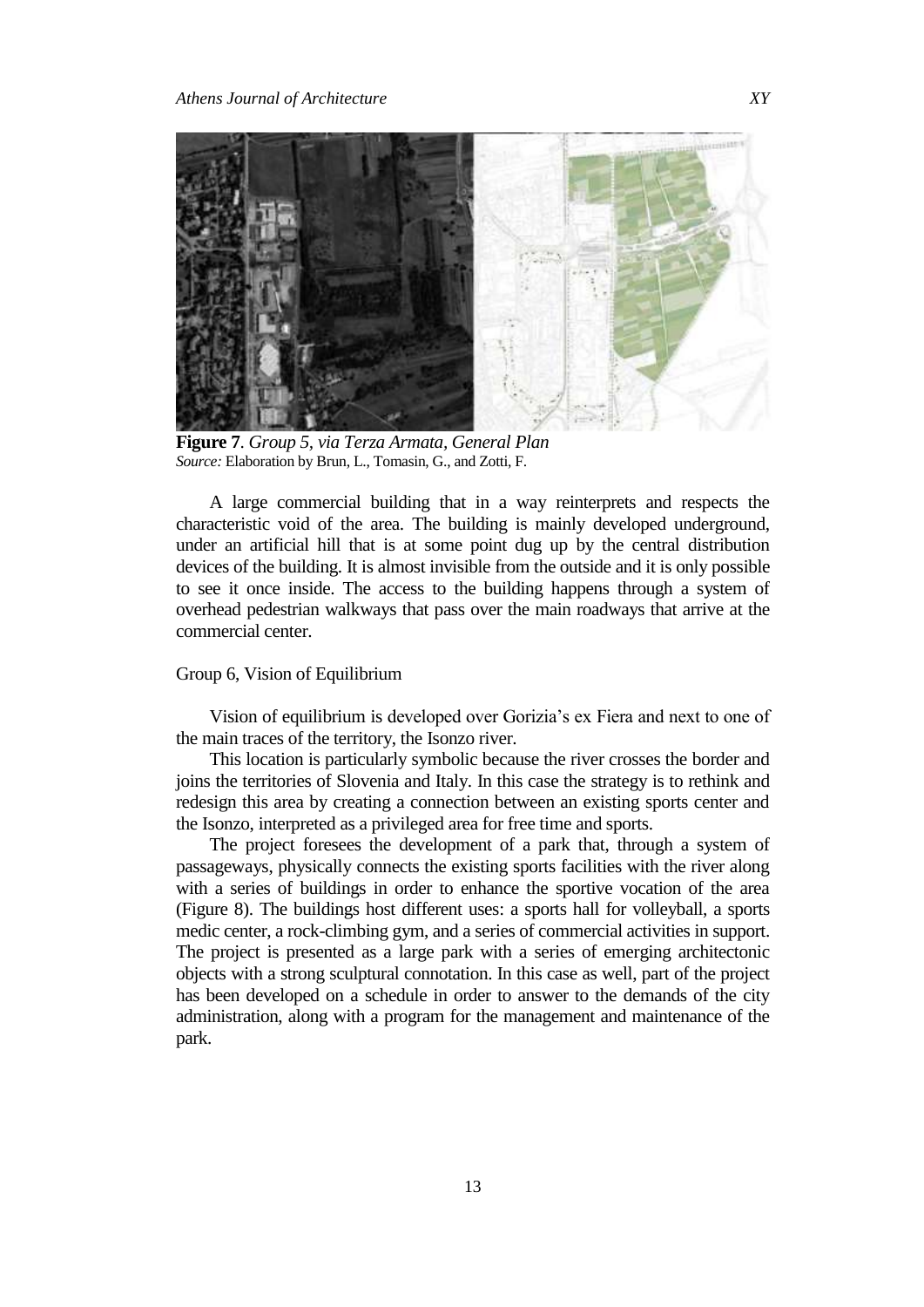

**Figure 8.** *Group 6, Vision of Equilibrium, General Plan Source:* Elaboration by Buccino, D., Requena, L., and Romanzin, A.

#### Group 7, Archipelago Park

Archipelago Park is the title of the project placed in the area of the former, now abandoned, civil hospital, situated close to the border. It is characterized by a series of buildings, distributed over a large green area as if they were islands that make an archipelago. The project foresees the substantial demolition of these buildings with the exception of the sanatorium, the building with the most history and architectonic value and prestige. The area's scope is completely dedicated to mental and physical wellness.

The park is re-qualified, and a series of new buildings are added in order to repurpose the area. The sanatorium becomes a hotel, in place of the ex-hospital, a wellness and spa center is designed, and the area closest to the state line becomes an exposition center (Figure 9). The project deals with three different interventions, all alternative to one another. On one side, a scientific restoration of the existing building and on the other the insertion of new architectures with a contemporary aesthetic. The spa and wellness center are based on a system of aggregating buildings guided by a growth matrix that can be modulated based on the functional program and realization phases. Additionally, the element of water gets reintroduced as was historically significant, the area had humid characteristics, documented by the dried fluvial traces. This distinguishing feature gets reinterpreted to connote the entire area, starting from the creation of an artificial lake in the center of the park.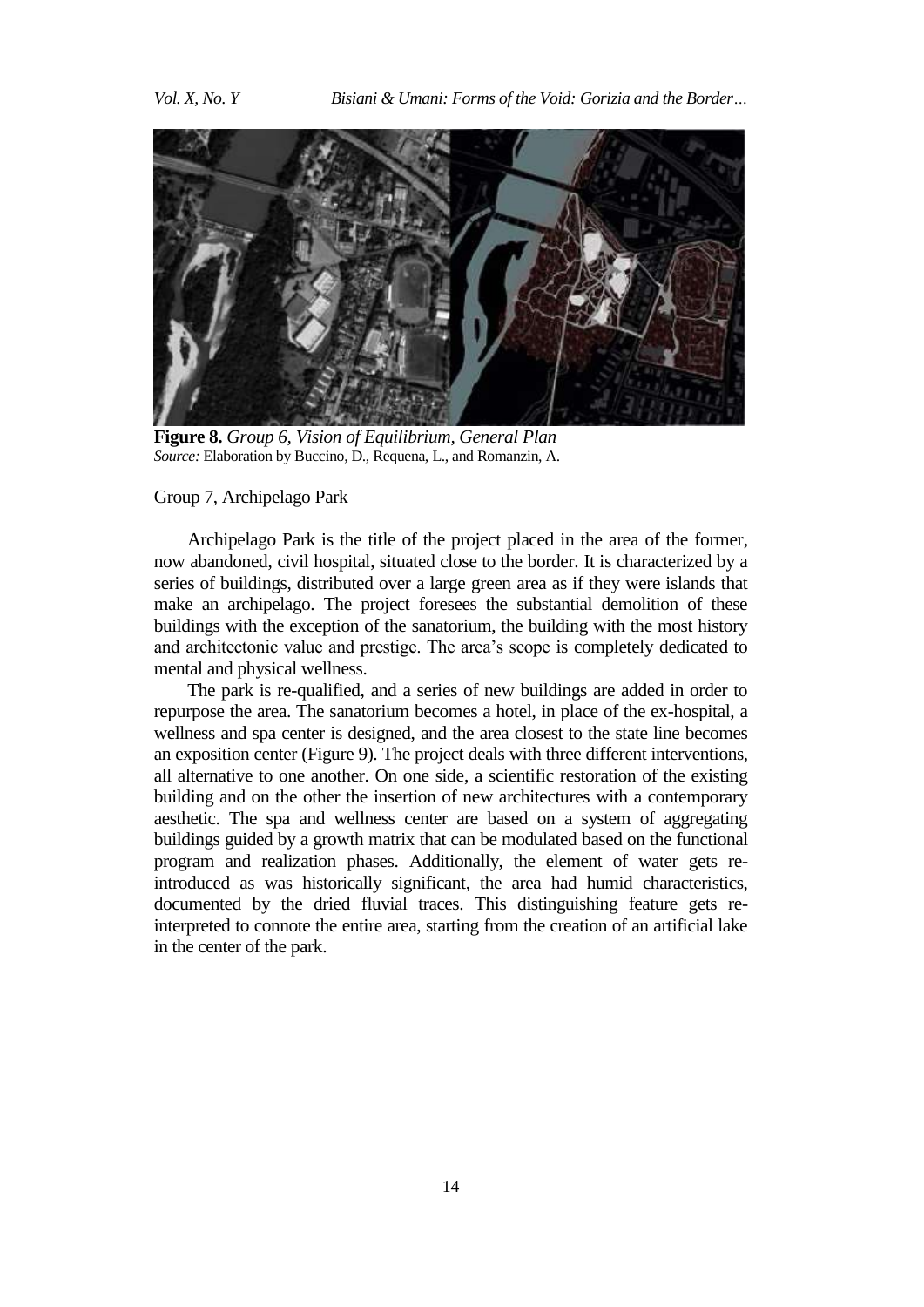

**Figure 9***. Group 7, Archipelago Park, General Plan Source:* Elaboration by Bearzotti, G, Cepach, D., and Ferletti, A.

## **Conclusions**

There are more than seventy state line walls in the world, from the Hungarian barrier against migrants, to the barbed wire line between India and Bangladesh, to the border line between North and South Korea, to the separation between the United States and Mexico, or between Israel and West Bank. In the last thirty years their number has quadrupled.

Similarly, the boarder that divided Gorizia that was believed to be definitively removed, has been quickly re-established during the pandemic. A new fence made from metallic grids and cement prefabricated elements has once again divided for many months the two cities for sanitary reasons.

The results of this laboratory have been appreciated by the Municipality of Gorizia that has decided to finance a new laboratory in order to enlarge the acquired outcomes.

The final presentation of the projects underwent an evaluation by an enlarged group composed of the laboratory teachers, guest teachers from the University of Ljubljana, councilors, executive and civil servants from the Municipality of Gorizia.

The aesthetic of the void and residue as a design material to be used in projects, its way of reading the study areas, and its declination through the technique of composite collage, of the remix, mash-up and the found footage, have been stimuli that have allowed the groups of students to release their creativity, obtaining projects different from one another, with great biodiversity of forms and content.

Voids and residues are typical materials of the city and of the contemporary landscape. The original relation between the parts, that historically used to make up the territory, has progressively been put into crisis by the industrial revolutions. The objects, clues of these relationships over time have shrunk, have grown apart, have moved, and have also disappeared in some cases. In their place it is possible

15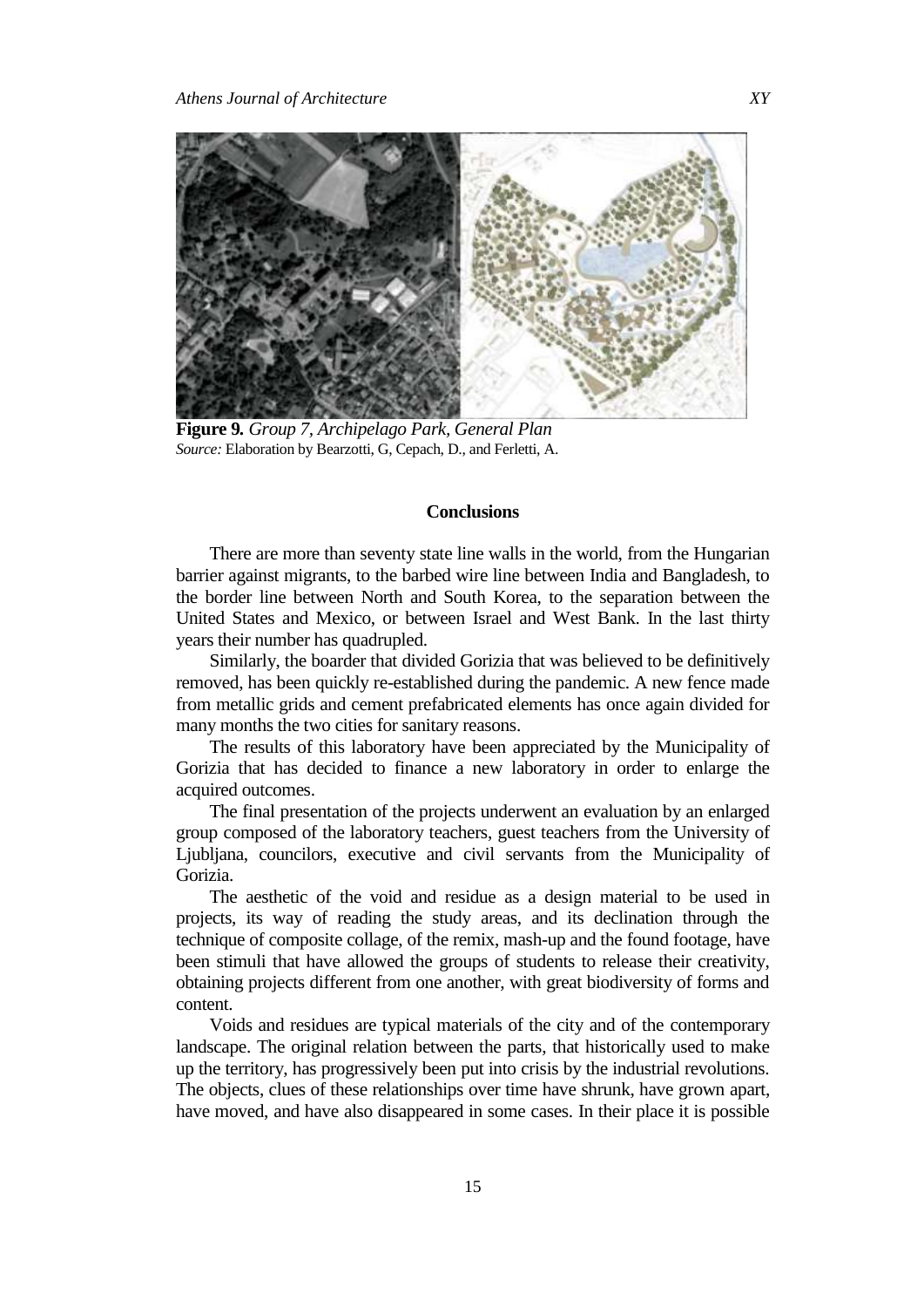to find gaps and fractures, only ruins and residues remain. This phenomenon is even more significant in communication with the "ecological border" mentioned in the literature review. In correspondence with the borders, the accumulation of objects, spaces and heterogeneous functions, confused and discarded, is even more evident. This condition on one hand clarifies the necessity for a project, and on the other, offers fertile soil for its development, with less limitations and greater potential, and so with a more significant impact on the architectonic quality.

The discussion has allowed, on the basis of the themes and principles illustrated in the literature review, to categorize the seven projects into two groups: Fragments and Traces.

The fragments are those projects that are developed over a clearly marked area that have internal constructive rules, like a sort of DNA, allowing possible expansions and growth. The projects of groups 1,2,5,6 and 7 are part of this category.

The fragment is a contemporary figure of the composition that contains a form of dynamism. The fragment can be part of an originally whole system, that has fractured and can aspire to re-compose itself in the future in the lost unity or accept its current condition as a residue. The fragment can also be the origin of something new, that can potentially grow and complete itself. In any case the fragment, exactly because it is incomplete, contains a tension, a strong design charge, towards other possible spatial configurations, which the static nature of the unitary and integral form cannot have.

The traces on the other hand, are linearly developed projects; they are born in correspondence to physical limits of the city, made up of the state line, but also of the limits of the existing infrastructure. The projects of groups 3 and 4 are part of this family.

The traces, born as borders strongly rooted to the earth, are natural or anthropic signs. They are also margins with depth, bands more or less wide. In correspondence with the traces, communities are formed. They are barriers until, trying to cross them, thresholds, portals, crossings and paths are introduced that allow a recognition of the value of the differences.

Traces are at the same time elements of distinction of the different spaces and places of contact.

Fragments and traces that have been individuated, have then been recomposed into a unitary drawing, that has allowed to reconstruct the identity of a complex urban system (Figure 10).

On the basis of these first encouraging results, the University of Ljubljana has also decided to embark on a twin study on the other side of the state line, in order to share and compare the obtained results with a cross-border collaboration.

Gorizia and Nova Gorica, even if they belong to two different states, continue to imagine themselves as a single city. The scenario speculated by group 5 is an example, and since December 2020, the allocation of the title of European Capital of Culture 2025 has been shared by the two cities.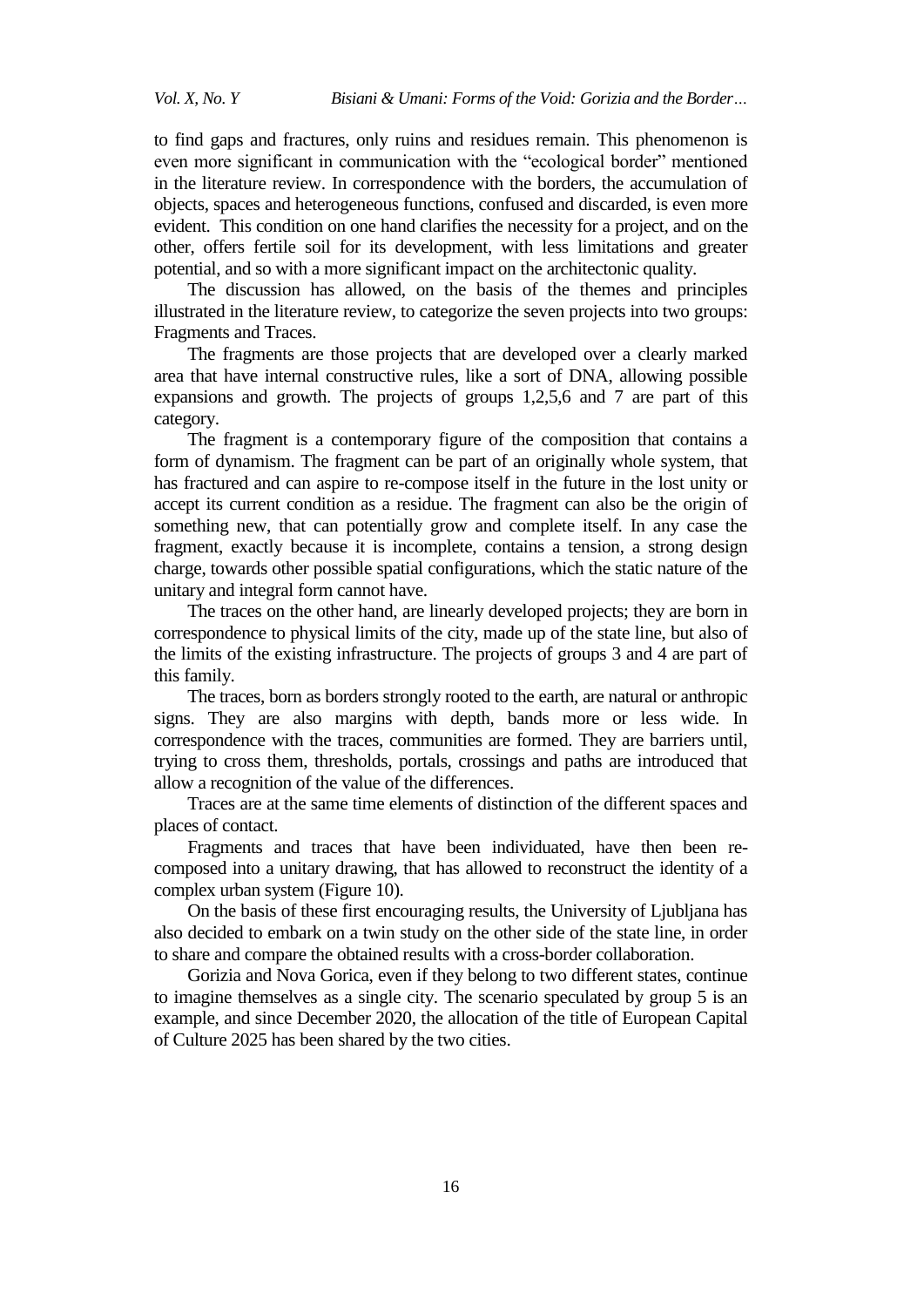

**Figure 10.** *General Map of the Seven Projects Joined Source:* Elaboration by RRR lab.

# **Acknowledgments**

Our thanks to: Research and didactic unit: RRR lab - Integrated Design and Architecture Laboratory, Department of Engineering and Architecture, University of Trieste (IT). Coordinator and scientific manager: Giovanni Fraziano (DIA – UNITS). Team of researchers: Thomas Bisiani, Luigi Di Dato, Claudio Meninno, Adriano Venudo (DIA – UNITS); and Špela Udnik (Faculty of Architecure – University of Ljubljana) with Valentina Rodani (DIA – UNITS). Guest speakers: Sebastiano Roveroni (POLITO), *Figure del vuoto* (19/12/2019); Nejc Koradin (Municipality of Nova Gorica), *Nova Gorica* (14/04/2020). Municipality of Gorizia. Councilors: Arianna Bellan and Chiara Ester Gatta. Executives and civil servants: Alessandro De Luisa, Licinio Gardin, Marco Marmotti. Students: Paola Barbiani, Giovanni Bearzotti, Laura Brun, Debora Buccino, Davide Cepach, Mascia Collenz, Giacomo De Conz, Serena Di Ferro, Liliana D'Onofrio, Alex Ferletti, Marta Ladrero, Luca Lauricella, Tomas Lippipello, Isabella Morgera,